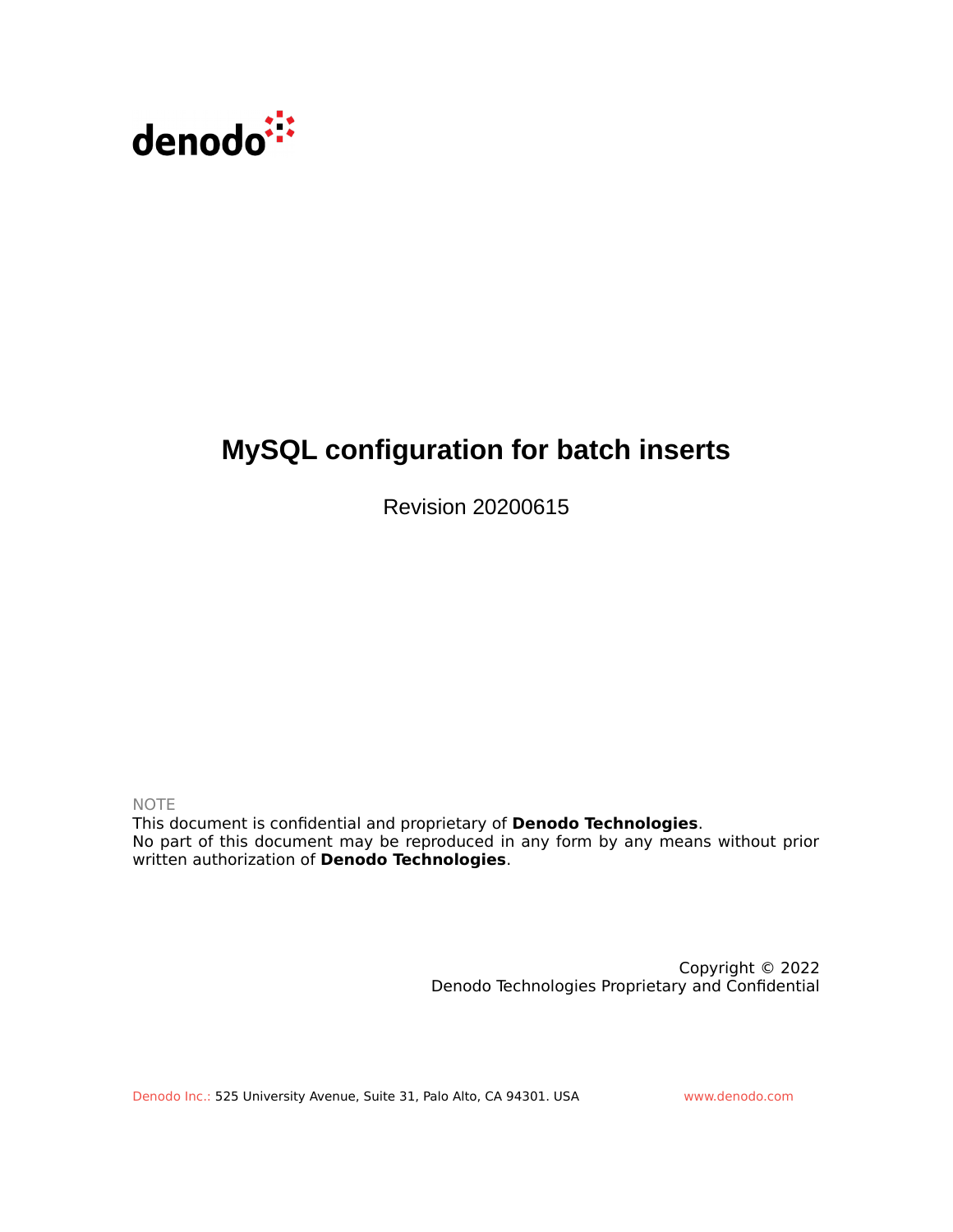

## **Goal**

This document explains the behavior of the default configuration in MySQL databases for batch inserts and how to configure MySQL properly to take advantage of batch inserts when used as cache or as a data movement enabled data source in Virtual DataPort.

## **Content**

When the cache for a Virtual DataPort view is being populated, the rows obtained from the source are stored in the cache database using batch insertions. The size of the batches is determined by the 'batch insert size' parameter in the [cache](https://community.denodo.com/docs/html/browse/8.0/vdp/administration/server_configuration/configuring_the_cache/configuring_the_cache#configuring-the-cache) [configuration.](https://community.denodo.com/docs/html/browse/8.0/vdp/administration/server_configuration/configuring_the_cache/configuring_the_cache#configuring-the-cache)

In the same way, when a data source is the target of a [Data Movement](https://community.denodo.com/docs/html/browse/8.0/vdp/administration/optimizing_queries/data_movement/data_movement) operation, the Virtual DataPort server inserts data obtained from another data source into the target data source. To speed up the data movement, the INSERT statements are also executed in batches.

When using a MySQL database as a cache database or as a data movement target source, it is important to notice that, by default, MySQL does not allow Batched statements. This implies that Virtual DataPort's cache batch inserts are not going to be effective and all the rows are going to be inserted one at a time:

INSERT INTO jdbc (`name`) VALUES ('value\_name\_1'); INSERT INTO jdbc (`name`) VALUES ('value\_name\_2'); [...]

To take advantage of batch inserts when using MySQL is necessary to change how the MySQL jdbc driver performs the connection. In order to do this, it is just needed to add the property

'rewriteBatchedStatements=true'

to the connection URL in the configuration of the data source or cache. Once this property is set to true, the rows will effectively be inserted in batches:

INSERT INTO jdbc (`name`) VALUES ('value\_name\_1'),('value\_name\_2')[...];

There is also another important thing to take into account when dealing with batch inserts on MySQL. The property 'max\_allowed\_packet' defines the maximum size of a single network packet, so this parameter will limit the number of inserts included in a batch. This parameter is defined on the MySQL server side.

It is important to notice that this limit is more restrictive than the Batch size configured in Virtual DataPort for the data source. This way, the number of inserts per batch will be the minimum between the batch insert size defined in VDP and the value of the property 'max\_allowed\_packet' defined in MySQL.

Configuring MySQL data sources to enable batch insertions is recommended as it will improve the performance when acting as a VDP cache or as a data movement target source.

## **References**